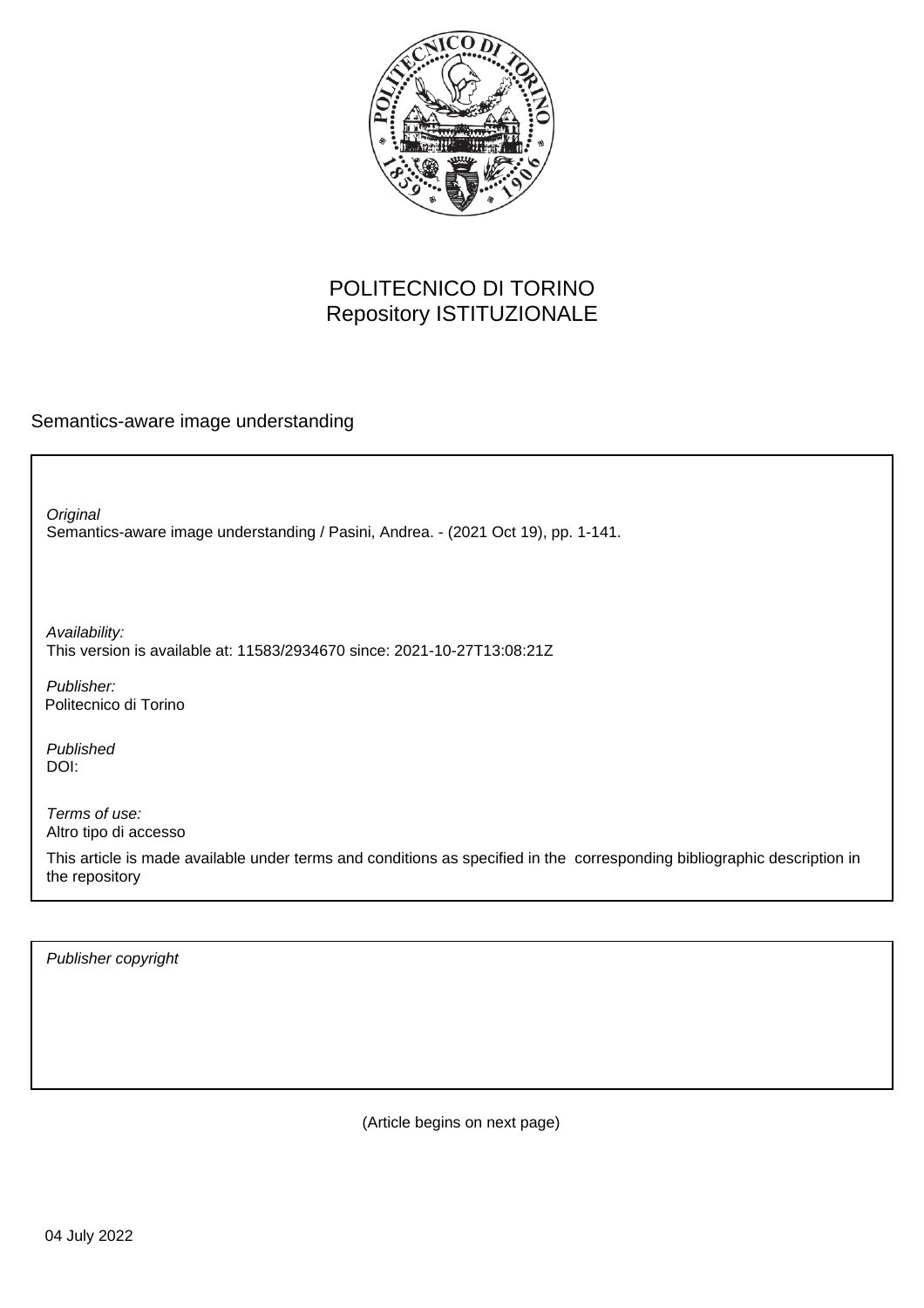## Semantics-aware image understanding

Candidate: Andrea Pasini Supervisor: Prof. Elena Baralis Co-supervisor: Prof. Benoit Huet

Politecnico di Torino

## Abstract

Deep learning models are characterized by high complexity and low interpretability, which are the payload for obtaining precise results in difficult tasks such as image understanding. Moreover, these models may suffer from an inadequate semantic understanding of the input data, as they are typically focused on a limited task (e.g., classifying images). Conversely, the human brain can learn from different real world activities and derive a more complete semantic knowledge. In this thesis, we design a methodology for inferring semantic knowledge directly from images, with the aim of enhancing image understanding tasks. Our work focuses on the study of object relationships, such as relative position and size, to infer a better semantic understanding of the analyzed pictures.

Our research provides a first application called SAD, a Semantic Anomaly Detection method to identify anomalies in the predictions of semantic segmentation neural networks. Semantic object relationships are exploited to derive an interpretable knowledge base, describing common configurations of normal objects. Our methodology highlights potential classification errors made by a neural network by identifying uncommon object relationships according to the learned knowledge base. The detected anomalies are presented to the user in an interpretable way, facilitating the analysis of the neural network accuracy.

Afterwards, we present SImS (Semantic Image Summarization), a framework designed to summarize big image collections. This task finds applications such as providing previews of personal albums (e.g.,